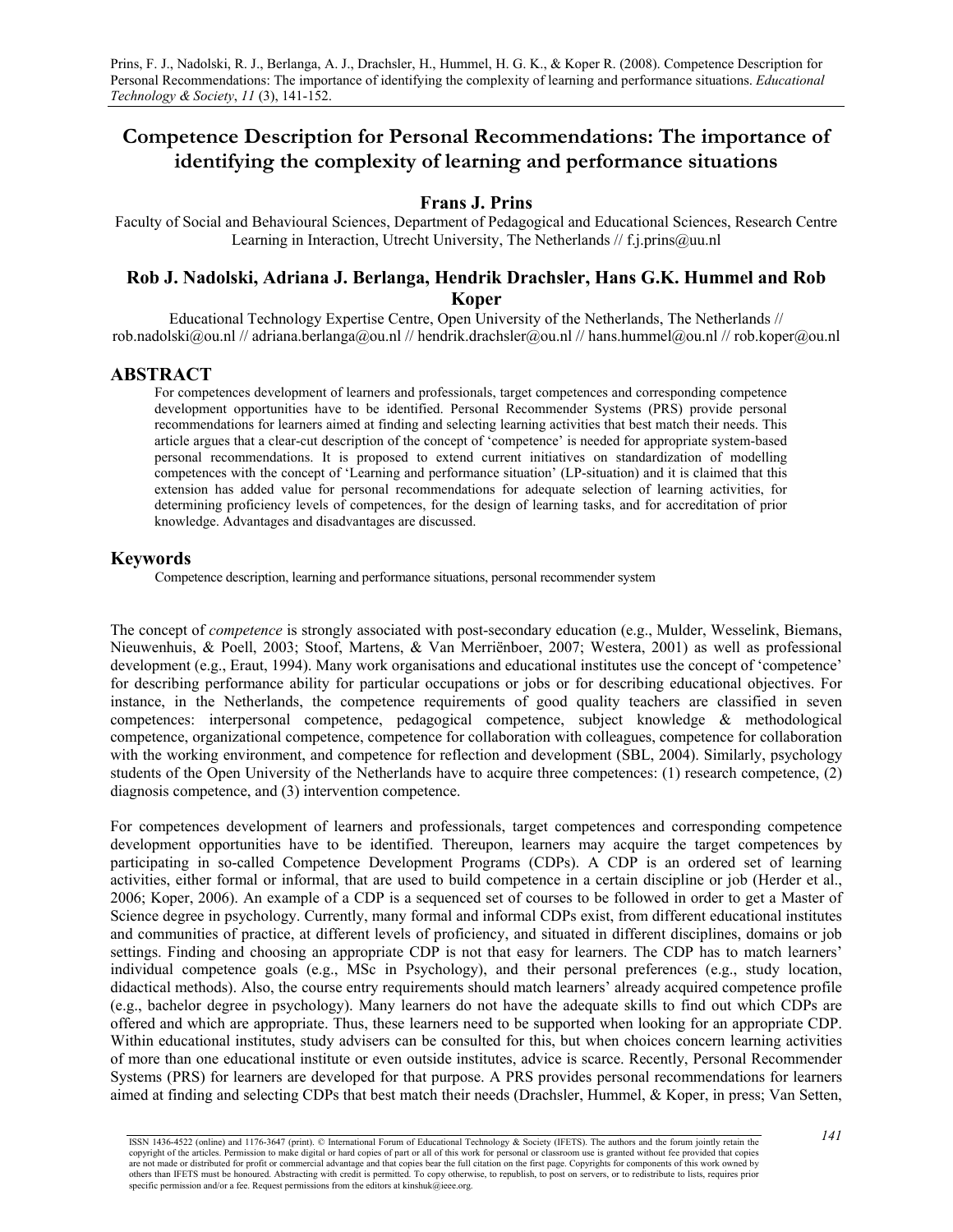2005). In an information-based PRS for learners, information concerning desired and acquired competence profiles are combined (Hummel et al, 2007).

In order for a PRS to provide personal recommendations for a learner, a *competence description* is needed that enables comparison of information concerning individual target competences and acquired competences on the one hand, and CDP-related information on the other. In this article, first the current competence descriptions will be described and examined for their usefulness for PRSs. Second, the term *context* will be conceptualized and the term *learning and performance situation* (LP-situation) will be introduced. It is argued that relevant *complexity factors* typify a LP-situation. Third, advantages and disadvantages of including LP-situations and, consequently, complexity factors, in characterizing CDPs are addressed. We claim that, although valuable for its purpose, current competence descriptions should be extended with a description of the LP-situation. An adjusted, augmented competence description, including LP-situations, is suggested. Fourth, an example of a CDP selection problem is presented that demonstrates how PRSs can benefit from an augmented competence description. In the last section of this article, implications of our claim will be discussed.

### **Current competence descriptions**

The concept of competence can have quite different connotations and definitions (Cheetham & Chivers, 2005; Stoof et al., 2002; Van Merriënboer, Van der Klink, & Hendriks, 2002; Westera, 2001). It should also be noted that there is a distinction in the literature between the term 'competence' and the term 'competency' (De Coi et al., 2006; Eraut, 1994). Competence is given a generic or holistic meaning and refers to a person's overall capacity whereas competency refers to specific capabilities (knowledge, skill, attitude, ability). Cheetham and Chivers (2005) offer the following rather general definition of competence:

Effective overall performance within an occupation, which may range from the basic level of proficiency through the highest levels of excellence.

Stoof et al. (2002), on the other hand, postulate that the meaning of the concept of competence is very unclear. They give a short overview of recent history of 'competence' and provide examples of current definitions, such as "a cluster of knowledge, skills and attitudes" or "the ability to handle a situation". Stoof and colleagues conclude that it is useless to look for the true definition of competence and argue that everyone may construct their own competence definition instead, as long as it is viable. Viability of a competence definition increases when it is clear what the representations and opinions about competences are of the people who construct the competence definition. In addition, the goal of the competence definition should be made clear in order to construct a suitable and useful definition. Finally, it should be clear who the intended users of the definition are (Stoof et al., 2002).

However, idiosyncratic definitions of competence are insufficient for enabling system-based personal recommendations for selecting adequate CDPs. These recommendations could be based on learners' needs (i.e., their competence goals), their preferences (e.g., preferred study mode, preferred learning style, preferred delivery mode, preferred task characteristics such as performance situation), and CDP-related information. Thus, for personal recommendations, retrieval, exchange and reuse of learning units for international educational institutes is needed. A learning unit refers to each unit where learning can take place, and it can be large or small. Examples are a course, a module, and a CDP. For an effective exchange of learning units, educational institutes need to use a common format of competence description. In the same vein, a common format of competence description is needed when educational designers aim to design formal CDPs that could be used and reused by international educational institutes. These designers of CDPs, as well as the users of the programs, need to know what learners should be able to do when learners have completed a CDP, that is, which competences should be acquired in the CDP. Thus, designers should make sure that they explicitly describe the necessary elements of the competence aimed at in the designed CDPs. Moreover, learners want to know what competences are needed for a particular job (the so-called job profile or required competence profile), what competences they already have acquired (their acquired competence profile, e.g., accreditation of prior learning), what competences still have to be acquired (their competence gap profile), and where to find existing CDPs to reduce the gap between the acquired competence profile and job profile. For the goals of learners, educational designers, and educational institutes, a sound competence description or model that specifies all relevant ingredients is needed.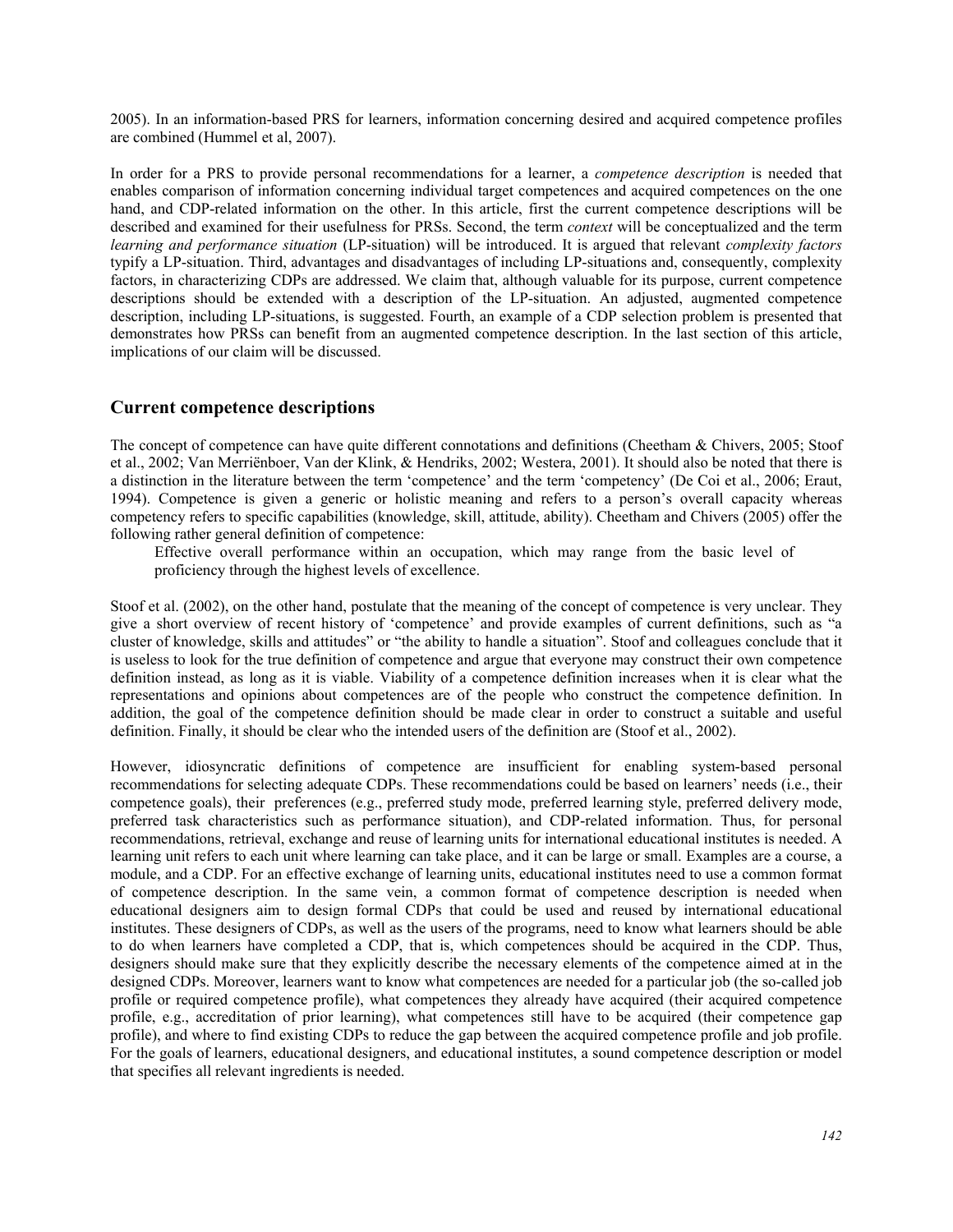Some valuable initiatives on standardization of modelling competenc*ies* exist, such as those of IMS RDCEO (2002), IEEE-RCD (2006), and HR-XML (2006). The main purpose of these initiatives is to enable interoperability among learning systems that deal with competency information by providing a means for them to refer to common definitions with common meanings. Central repositories are build that define competencies and these competency definitions can be referenced by external data structures. All three definitions include titles and descriptions that need to be interpreted by human beings. Furthermore, the objective of these descriptions is to represent formally the key characteristics of a competency, independently of its use in any particular context or environment. Thus, these approaches to modelling competencies exclude 'context' from their definitions, because when information concerning context becomes part of the competency definition, its reusability is drastically reduced (De Coi et al., 2006). On the other hand, when selecting an adequate CDP, the context to which a CDP refers to may be very important to the learner. For instance, a professional teacher who wants to develop her teaching competences may particularly look for urban, cross-cultural work situations. Thus, for adequate recommendations, PRSs should be able to retrieve and exchange information concerning context. Several theorists (e.g., Sandberg, 2000) argue that competences used in accomplishing work are not primarily context-free but are situational, or context dependent. Also Koper (2006), in his definition of competence, links competence to context or situations, by him labelled as 'ecological niche' (an occupation, a hobby, a market, a sport, etc.). We conclude that context is an important element related to competence and that context should be modelled. In order to maximize reuse, competence and context should be considered as different dimensions that should be modelled separately (De Coi et al., 2006).

## **Conceptualizing context**

Tessmer and Richey (1997, p. 87) define context as "multilevel body of factors in which learning and performance are embedded". Context is thus perceived as the simultaneous interaction of a number of mutually influential factors. The multi-level nature of context means that different spatial and temporal levels of contexts need to be considered, such as the immediate and surrounding contexts.

According to Cheetham and Chivers (2005), a person could be extremely competent in one particular context, but becomes much less so if the context or environment changes. For instance, a teacher in primary education can feel highly confident in his ability to control a class of a rural town school, but a definite lack of confidence when supposed to control a class of a school in a big city. Here, both contexts ask for similar competences (e.g., 'interpersonal competence'), but one would agree that the latter 'context' is much more complex. This difference in complexity is determined by several complexity factors, such as class size or social economic background of learners and parents. In the revised competence model of Cheetham and Chivers (2005), context of work has an important place. They define context of work quite generally as 'the particular working situation in which an individual is required to operate'. Also Van Merriënboer, Van der Klink and Hendriks (2002) argue that competences are contextspecific. They examined several competence definitions, representing eleven approaches to competences. Nearly all approaches that were mentioned in the study of Van Merriënboer et al. emphasized the context-specificity. That doesn't mean, however, that all theorists perceived 'context' the same way. As a matter of fact, Van Merriënboer et al. concluded that 'context' is hardly defined at all. According to De Coi et al. (2006), modeling context may be a complex task, as it may coincide with a whole domain. So are we replacing the problem of defining competence by the problem of defining context? Not really. We argue that identifying the most relevant *complexity factors* to typify a 'context' could make the concept of 'context' valuable and usable for exchange and reuse.

Instead of 'context', we prefer the term *learning and performance situation* (LP-situation) for two reasons. First, 'context' can refer to very abstract or concrete notion of circumstances such as (1) a culture or environment (e.g., a school in a suburb), (2) types of situations (e.g., classes with medium class size and children of two cultures, with complexity factor class size set to medium and complexity factor cultural diversity set to two), and (3) to very specific cases (e.g., a particular class with John, Paul, George, Mohammed, Ahmed, …). It is the middle level of abstraction, that is, types of situations that we consider to be appropriate for reuse. Second, we like to speak of '*learning and performance* situation' rather than of 'work situation' or just 'situation'. In education as well as in professional development, the actions learners perform when acquiring competences can also refer to other situations then situations directly related to work or occupations whereas such actions can still be very important for the acquisition of relevant competences. These other situations may have a lot of characteristics in common with the work situations, though.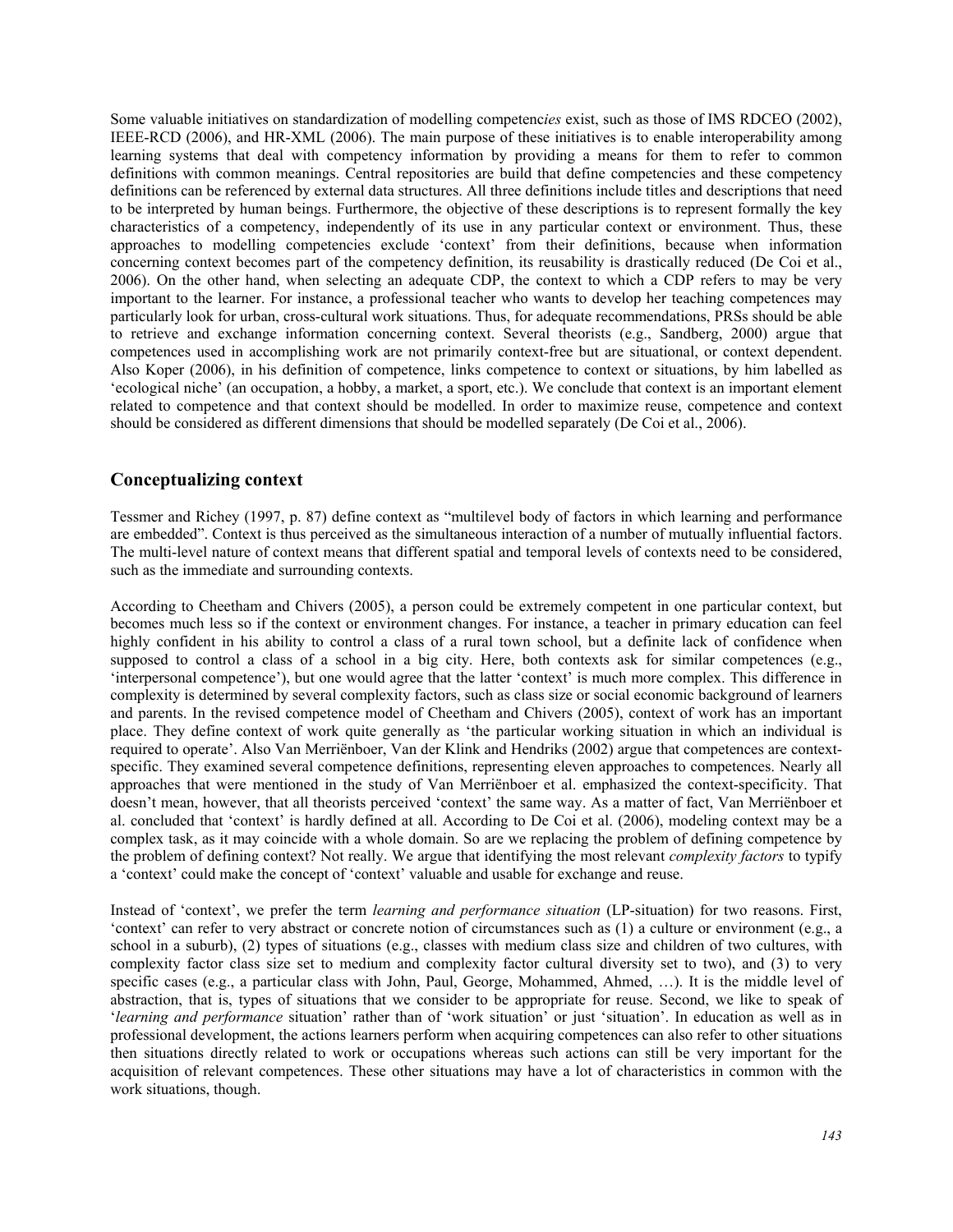## **Advantages and disadvantages of identifying complexity factors**

LP-situations are considered to be typified by interplay of various complexity factors. Including LP-situations and, consequently, complexity factors, in characterizing CDPs has advantages as well as disadvantages. The first, and most important advantage, is that by including LP-situations in characterizing CDPs, personal recommendations can be *tuned* to the needs of the learner and the learner will be confronted with most relevant tasks when actually participating in a CDP. Although educational institutions nowadays provide descriptions of competences and sometimes descriptions of critical or characteristic job situations, these descriptions of job situations are generally very shallow and lack a systematic approach such as we propose in our LP-situation concept. Second, LP-situation may support the determination of the *proficiency levels* of competences which are used within a competence specification/standard. Third, a series of LP-situations and the complexity factors within it, ranging from relatively easy to complex, may be very helpful for the *design* of learning tasks. Fourth, descriptions of relevant performance situations may be useful for *accreditation of prior knowledge*. As our approach makes it possible to have an unequivocal mapping from LP-situation to proficiency levels within a competence specification standard, one can argue that LP-situations comply with the need to be able to exchange learning units between CDPs. Consequently, any lifelong learner will benefit from a competence description using LP-situations.

A disadvantage of the inclusion of LP-situations in competence descriptions could be that it makes a competence description more complex. Moreover, agreement between stakeholders (learners, educational institutes, professions and even politicians) concerning the relevant LP-situations and the corresponding complexity factors should be established. This will probably impede the debate and negotiation with respect to competences and proficiency levels for domains, whereas already existing agreements on competence maps need to be extended with LP-situations.

We will illustrate our claims with an example. Imagine that a learner wants to learn how to ride an All Terrain Bike (ATB) in all circumstances. In Table 1, the already acquired competence profile, the target competence profile and the complexity factors of LP-situations are specified. The already acquired competence profile refers to the collection of a person's already acquired competences that are relevant for the competence goal. The desired competence profile refers to the collection of relevant competences the person needs to achieve for proving he/she has reached the competence goal. LP-situations are created by combining several levels of relevant complexity factors. In this example, with four complexity factors that all have two levels, sixteen different LP-situations are distinguished.

| <b>Goal:</b>                          | I want to be able to ride an ATB in all circumstances                        |  |
|---------------------------------------|------------------------------------------------------------------------------|--|
| Acquired competence profile:          | I can ride an ATB on a paved, quiet, and flat place when the sun is shining: |  |
| Desired competence profile            | I can ride an ATB when descending an unpaved mountain highway during a       |  |
|                                       | traffic peak and heavy rainfall                                              |  |
| <b>Complexity factors:</b>            | a. surface structure of the road                                             |  |
|                                       | b. amount of traffic on the road                                             |  |
|                                       | c. shape of the road                                                         |  |
|                                       | d. weather conditions                                                        |  |
| <b>Values for complexity factors:</b> | a. surface structure of the road (paved, unpaved)                            |  |
|                                       | b. amount of traffic on the road (quiet, peak)                               |  |
|                                       | c. shape of the road (flat $\&$ straight, hilly $\&$ curved)                 |  |
|                                       | d. weather conditions (bright $\&$ sunny, heavy rain)                        |  |
| <b>Preferences for the learner:</b>   | I can maximally spend 20 hours a week on training                            |  |

*Table 1*. Use case riding an All Terrain Bike (ATB) for a learner with a specific goal and preferences

As can be seen from Table 1, by considering LP-situations in characterizing CDPs, personal recommendations can be tuned to the needs of the learner (first advantage), and the learner will be confronted with most relevant tasks when actually participating in a CDP. In our example, a personal recommendation system will search for CDPs that – in the end - include *cases* (most specific level of abstraction) for riding an ATB on unpaved, hilly and curved roads, during traffic peaks and during heavy rainfall which will not exceed spending maximally 20 hours a week in training sessions. A case is considered as an *instantiation* of a LP-situation, including an assignment or task. At the level of concrete learning materials included in the CDP, this could be a case on descending the road safely just outside Adis Abeda at 8 o'clock in the morning during the rainy season, but it could also be a case on the Karakoram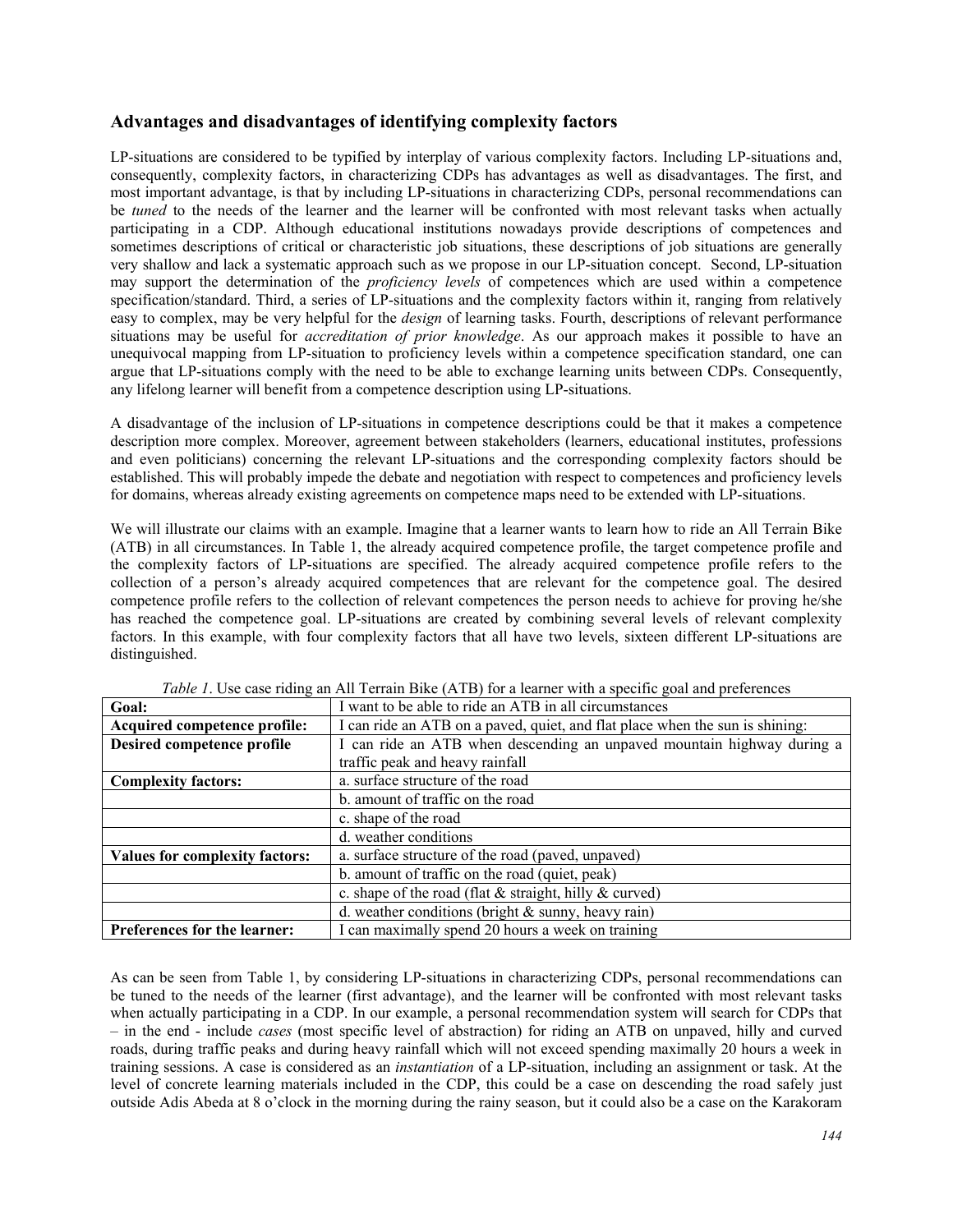Highway just near the border with Pakistan on a Friday afternoon during the rainy season, or a case on descending safely from the suburbs on the Altiplano to the center city of La Paz at 7 o'clock in the evening during the rainy season. The identification of LP-situations, including complexity factors, makes it possible that learners will be recommended with gradually more complex CDPs. This increases their chance of acquiring their goal (e.g., Van Merriënboer, 1997).

LP-situations can also support the determination of the *proficiency levels* of competences within a competence specification/standard (second advantage). Educational institutes as well as work organizations use different idiosyncratic scales to represent proficiency level, but they are often arbitrary, because the grounds on which the standards for each proficiency level are determined are very often unclear (Eraut, 1994). We suggest using the complexity factors and their scales within LP-situations for the determination of proficiency levels. For instance, a learner could very well ride an ATB on a paved quiet road, but not on an unpaved road during peak hours. Similarly, a teacher could very well act effectively in a situation in which s/he has to instruct ten students without learning problems. However, the same teacher may fail to act adequately in a situation in which s/he has to instruct thirty students with learning problems. These two situations differ concerning the 'number of students' and the 'number of students with learning problems'. These two complexity factors, in fact, determine the LP-situation. The values of these complexity factors in a specific situation could very well determine the proficiency level on which a teacher can act effectively. By combining the complexity factors, one could create a scale of several levels of proficiency. For instance, a combination of two complexity levels of complexity factor A (values a and A) and two complexity levels of complexity factor B (values b and B) results in four different complexity levels (ab, Ab, aB, and AB), creating a scale with three or four proficiency levels. When several complexity levels can be identified, as is the case in job situations of teachers, and when these factors have more than two levels, the number of proficiency levels may increase very fast. It is therefore suggested not to just determine and rank proficiency levels but also to explicitly describe proficiency levels in terms of complexity factors. This issue will be addressed when a worked out example is presented at the end of this article.

Third, performance complexity characterized via complexity factors may be helpful for the design of learning tasks and CDPs (third advantage). In his 4C/ID-model, Van Merriënboer (1997), advocates a whole-task approach of instruction. In a whole-task approach, the learner is taught all constituent skills at the same time, but conditions under which the whole skill is trained become more complex during the training. Conditions that may simplify the performance of a complex skill, that is, complexity factors, must be identified in order to create authentic cases that differ in complexity. A learner starts with the simplest authentic case that a professional may encounter. During the training, the simplifying conditions should be relaxed one at a time, so that the cases for instruction become more and more complex. For instance, suppose that a novice teacher in training wants to work on her 'competence for collaboration with the working environment'. For this, she must, among other things, keep in touch with students' parents or guardians, give them professional information, and use the information she gets from them. Authentic cases that differ in complexity must be created, for instance cases in which the teacher in training has a meeting with student's parents. Complexity factors for such an authentic case could be: (1) the possibility of learning problems of the student, (2) the possibility of social problems of the students, (3) the social skills of the parents, and (4) whether the student joins the meeting between teacher and parents. In our view, a novice teacher in training should start practicing with an authentic case in which she meets socially skilled parents of a student without learning and social problems, with the student being absent. Thus, all complexity factors should be set on the simplest option. In that relatively simple authentic case, the teacher in training can practice all the skills, procedures and scripts that are relevant for adequate performance. During training, the complexity factors can be set to a more complex value one at the time. It should be noticed that for every case, no matter how complex, learners should meet similar performance criteria. For instance, in all cases concerning meetings with parents or guardians, the teacher should be able to (1) explicit the goal of the meeting, (2) provide relevant information to the parents, (3) get relevant information from the parents, (4) sustain a good relationship with the parents, and (5) make appointments for future activities. At the Open University of The Netherlands, a large set of job situations and learning tasks for teachers were designed based on variation of complexity factors (Proformas, 2008).

Fourth, it is increasingly acknowledged that part of the learning does not take place in formal but in non-formal and informal situations. When enrolling formal education, for instance Psychology at the Open University of the Netherlands, learners may already have acquired competences in informal situations that are also part of the formal CDP (i.e., curriculum offered by the Open University of the Netherlands). But how could accreditation of prior learning be reached? What information should the learners provide in order to convince the Psychology institute of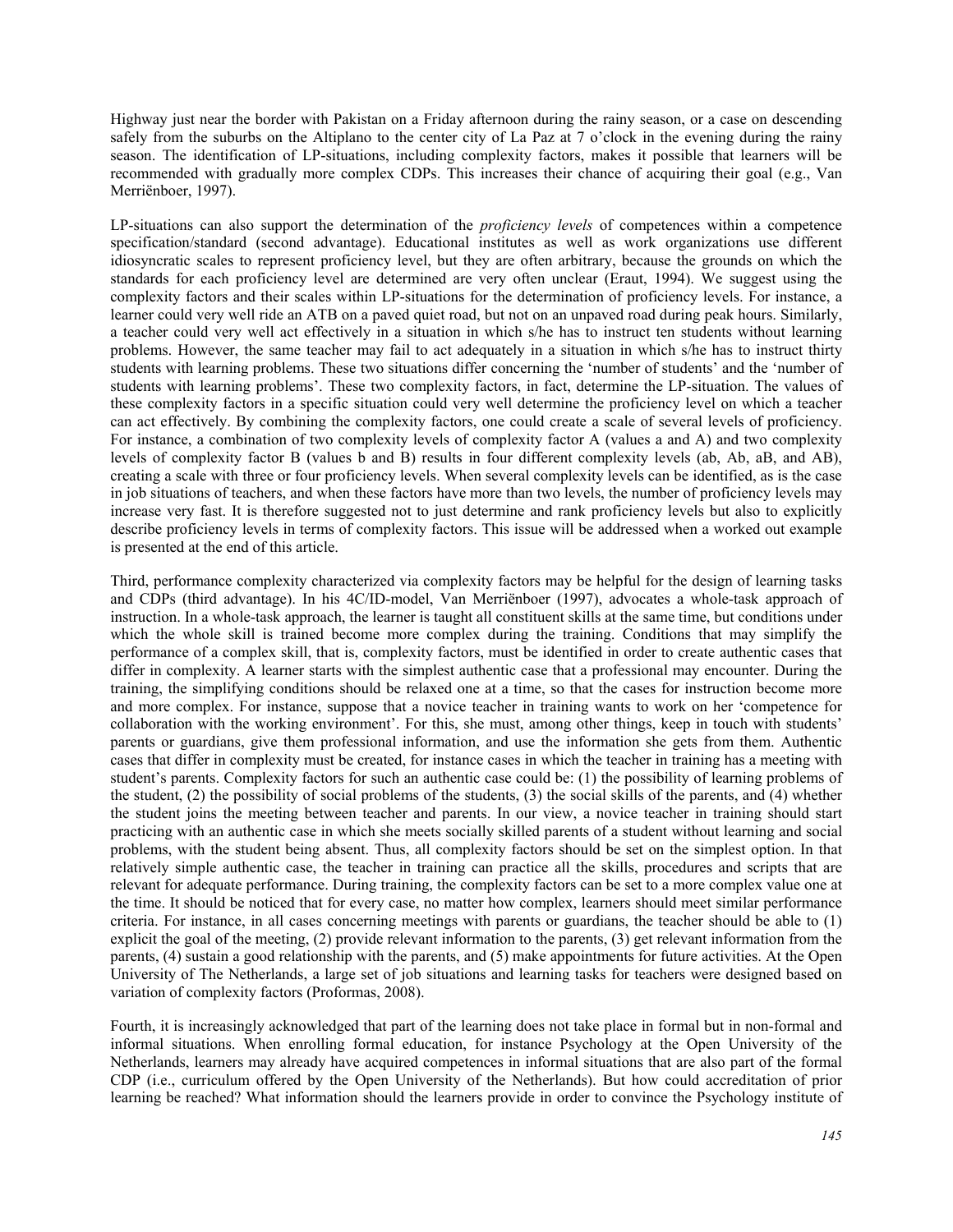the fact that the learner has already acquired relevant competences? We suggest that the LP-situation, mapped towards a competence specification/standard, may function as the missing link between informal learning and formal accreditation (fourth advantage). For instance, an individual who has been a volunteer counselor for Kids Help Phone received an informal training and has a lot of experience with counseling conversations. The instantiations of the LP-situations in which the individual acted effectively, that is, particular cases, show many similarities with the LP-situations in which a clinical psychologist could be involved, including roles and performance indicators. When this is the case, the learners may be considered for exemption for some modules of the clinical psychology curriculum.

Thus, in our opinion, professionals and educational institutes should describe their LP-situations when characterizing their CDPs. It is interesting to notice that some initiatives are aimed at describing characteristics of situations in which professionals are supposed to perform. For instance, the Occupational Information Network (O\*Net, http://online.onetcenter.org/) is a comprehensive database of worker attributes and job characteristics. O\*NET is being developed as a timely, easy-to-use resource that supports public and private sector efforts to identify and develop the skills of the American workforce. It provides a common language for defining and describing occupations. Its flexible design also captures rapidly changing job requirements. Part of O\*Net is a description of work context. Work context of occupations is determined by a 57 item questionnaire in which several dimensions of work context are listed, for instance, contact with others, responsibility for health and safety, conflict situations, and telephone conversations. Many of these items refer to work conditions (temperature, body vibration, radiation) but some of the 57 items can be used for a description of a LP-situation, as long as it concerns a relevant complexity factor for the particular job or occupation. Note that a complexity factor must be a variable that, depending on its value, makes performance for a professional in his or her job, more simple or complex.

Thus, in the proposed competence description, competence is linked to proficiency level, which, in turn, is determined by complexity factors of several LP-situations. Evidence of acquired competences will be based on performance in instantiated LP-situations, that is, in cases of particular complexity. In our view, a competence description that is useful for a PRS contains the elements that are specified in Table 2.

| No.             | <b>Name</b>                            | <b>Explanation</b>                                                                                                                                                                                                                                                                        | <b>Regd Mult</b> |        | <b>Type</b>    |
|-----------------|----------------------------------------|-------------------------------------------------------------------------------------------------------------------------------------------------------------------------------------------------------------------------------------------------------------------------------------------|------------------|--------|----------------|
| $\vert 0 \vert$ | Competence description                 | This element specifies the competence description.                                                                                                                                                                                                                                        |                  |        | Sequence       |
| 0.1             | Identifier                             | A unique label that identifies this competence description<br>(ID).                                                                                                                                                                                                                       | M                |        | ID             |
| 0.2             | Title                                  | A single text label for the competence description. This is a<br>human-readable name for the competence. The title may be<br>repeated in multiple languages.                                                                                                                              | $\Omega$         |        | $0.1$ String   |
| 0.3             | Description                            | A human-readable description of the competence.<br>Unstructured string meant to be interpretable only for<br>humans. The description may be repeated in multiple<br>languages.                                                                                                            | $\Omega$         |        | $0.1$ String   |
| 0.4             | Definition                             | A structured definition of the competence description.                                                                                                                                                                                                                                    | $\Omega$         | 0.1    | String         |
| 0.5             | Learning-Performance-<br>Situation-ref | Refers to a learning performance situation.                                                                                                                                                                                                                                               | $\Omega$         |        | $0.*$ Sequence |
| 0.6             | Complexity-Factor-ref                  | Refers to a complexity factor.                                                                                                                                                                                                                                                            | M                | $1.$ * | Sequence       |
| 0.7             | Proficiency-Level-ref                  | Refers to a proficiency level.                                                                                                                                                                                                                                                            | M                |        | Sequence       |
| 0.8             | Performance-Indicator-ref              | Refers to a performance indicator.                                                                                                                                                                                                                                                        | $\Omega$         | 0.1    | Sequence       |
| $ 0.9\rangle$   | Mapping-function                       | Description of how the multiple values of the complexity<br>variables are mapped towards all single-value proficiency<br>levels. All possible combinations should be mapped<br>towards a proficiency level and all possible values for<br>proficiency level should be used at least once. | $\Omega$         |        | $0.1$ String   |
|                 | $0.10$ Metadata                        | Placeholder for metadata. Include IMS Meta-Data here,<br>using its namespace.                                                                                                                                                                                                             | $\Omega$         |        | $0.1$ Sequence |

*Table 2.* Elements of a competence description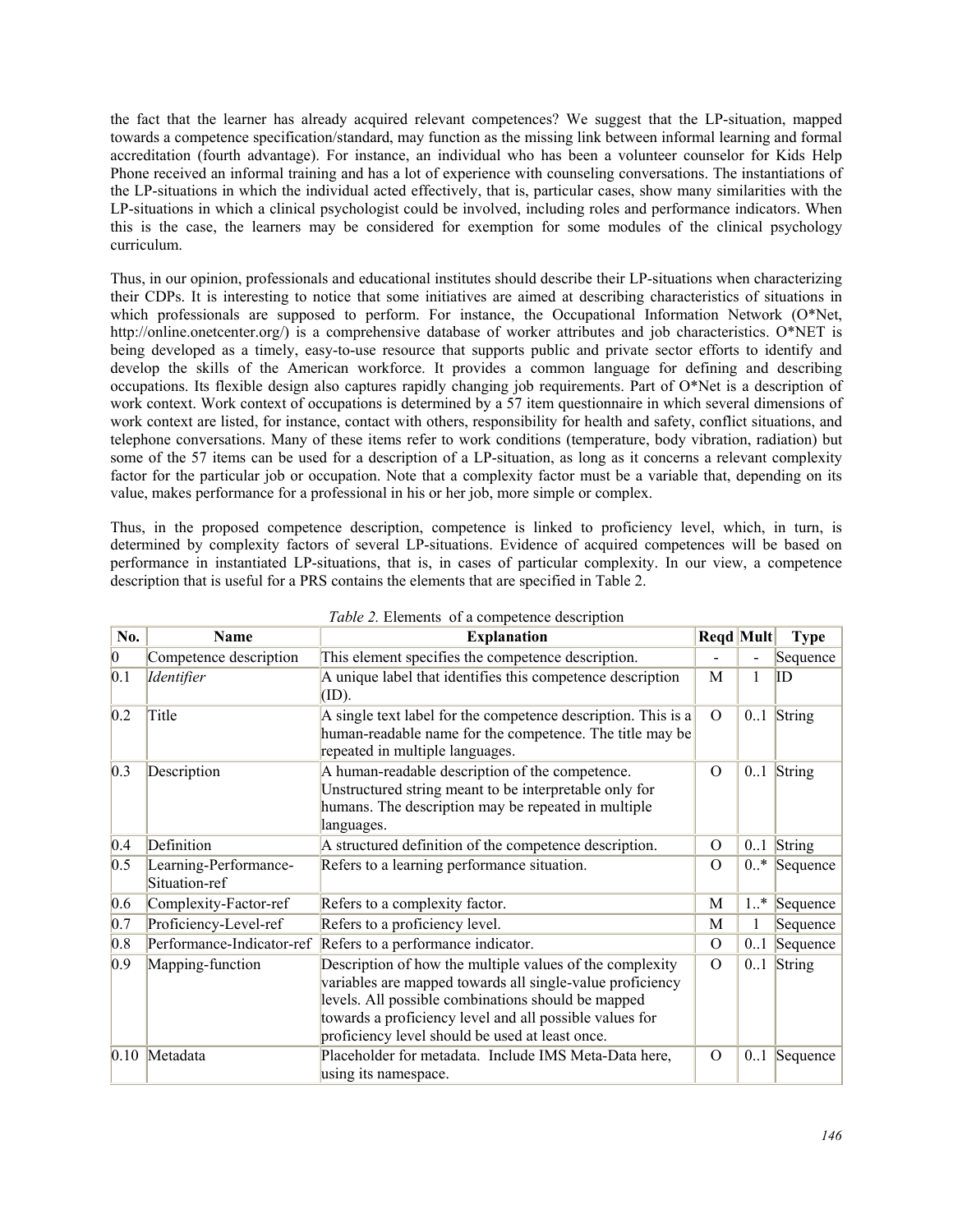|                   | Learning-Performance-Situation                |                                                                                                                                                                                                     |                  |        |               |
|-------------------|-----------------------------------------------|-----------------------------------------------------------------------------------------------------------------------------------------------------------------------------------------------------|------------------|--------|---------------|
| No.               | <b>Name</b>                                   | <b>Explanation</b>                                                                                                                                                                                  | RegdMult         |        | Type          |
| $\Omega$          | Learning-<br>Performance-<br><b>Situation</b> | This element contains a sequence of elements for learning and<br>performance situations definitions.                                                                                                | $\Omega$         | $0.$ * | Sequence      |
| 0.1               | <i>Identifier</i>                             | A unique label that identifies this learning performance situation.                                                                                                                                 | M                |        | ID            |
| 0.2               | Title                                         | A single text label for the learning and performance situation. This is a<br>human-readable name for the learning and performance situations. The<br>title may be repeated in multiple languages.   | $\Omega$         | 0.1    | <b>String</b> |
| $\vert 0.3 \vert$ | Description                                   | A human-readable description of the learning and performance<br>situation. Unstructured string meant to be interpretable only for<br>humans. The description may be repeated in multiple languages. | $\Omega$         | 0.1    | <b>String</b> |
| 0.4               | Definition                                    | A structured definition of the learning and performance situations.                                                                                                                                 | $\left( \right)$ | 0.1    | <b>String</b> |

|           | <b>Complexity -Factor</b> |                                                                                                                    |          |                    |          |
|-----------|---------------------------|--------------------------------------------------------------------------------------------------------------------|----------|--------------------|----------|
| No.       | <b>Name</b>               | <b>Explanation</b>                                                                                                 | RegdMult |                    | Type     |
| $\vert$ 0 | Complexity-<br>Factor     | This element contains a sequence of elements for complexity factor<br>definitions.                                 | M        | $1_{\cdot\cdot}$ * | Sequence |
|           | $0.1$ <i>Identifier</i>   | A globally unique label that identifies the complexity factor.                                                     | M        |                    | ID       |
|           | $0.2$ Title               | Text label of the complexity factor that has impact on the complexity of a<br>learning and performance situation.  | $\Omega$ | 0.1                | String   |
|           | $0.3$ Description         | Description of the complexity factor that has impact on the complexity of<br>a learning and performance situation. | $\Omega$ | 0.1                | String   |
|           | $0.4$ Definition          | A structured definition of the complexity factor.                                                                  | $\Omega$ | $0_{}1$            | String   |
|           | $0.5$ {itemvalue}         | Schema group that enumerates the possible values of each complexity<br>factor.                                     | M        |                    | Group    |

|     | <b>Proficiency-Level</b> |                                                                                    |                 |     |              |  |
|-----|--------------------------|------------------------------------------------------------------------------------|-----------------|-----|--------------|--|
| No. | <b>Name</b>              | <b>Explanation</b>                                                                 | <b>RegdMult</b> |     | <b>Type</b>  |  |
|     | Proficiency-<br>Level    | This element contains a sequence of elements for proficiency level<br>definitions. | M               |     | Sequence     |  |
|     | $0.1$ <i>Identifier</i>  | A globally unique label that identifies the proficiency level.                     | M               |     | ID           |  |
|     | $0.2$ Title              | Text label of the proficiency level.                                               | $\Omega$        |     | $0.1$ String |  |
|     | $0.3$ Description        | A human-readable description of the proficiency level.                             | $\theta$        |     | $0.1$ String |  |
|     | $0.4$ Definition         | A structured definition of the proficiency level.                                  | O               | 0.1 | String       |  |
|     | $0.5$ {itemvalue}        | Schema group that enumerates the values of the proficiency levels.                 | M               |     | Group        |  |

|     | Performance-Indicator         |                                                                                        |                  |  |                |
|-----|-------------------------------|----------------------------------------------------------------------------------------|------------------|--|----------------|
| No. | <b>Name</b>                   | <b>Explanation</b>                                                                     | <b>RegdMult</b>  |  | Type           |
|     | Performance-<br>Indicator     | This element contains a sequence of elements for performance<br>indicator definitions. | $\Omega$         |  | $0.1$ Sequence |
|     | $0.1$ <i>Identifier</i>       | A globally unique label that identifies the performance indicator.                     | М                |  | ID             |
|     | $0.2$ Title                   | Text label of the performance indicator.                                               | $\Omega$         |  | $0.1$ String   |
|     | $0.3$ Description             | A human-readable description of the performance indicator.                             | $\Omega$         |  | $0.1$ String   |
|     | $0.4$ Definition              | A structured definition of the performance indicator.                                  | $\theta$         |  | $0.1$ String   |
|     | $\vert 0.5 \vert$ {itemvalue} | Schema group that enumerates the values of the performance<br>indicators.              | $\left( \right)$ |  | Group          |

|                   | $\{$ itemvalue $\}$ |                                                   |             |                |          |  |
|-------------------|---------------------|---------------------------------------------------|-------------|----------------|----------|--|
| No.               | <b>Name</b>         | <b>Explanation</b>                                | Regd   Mult |                | Type     |  |
|                   | Itemvalue           | A schema group for values.                        | $\sim$      | $\blacksquare$ | Sequence |  |
| $\vert 0.1 \vert$ | Identifier          | A globally unique label that identifies the item. | M           |                |          |  |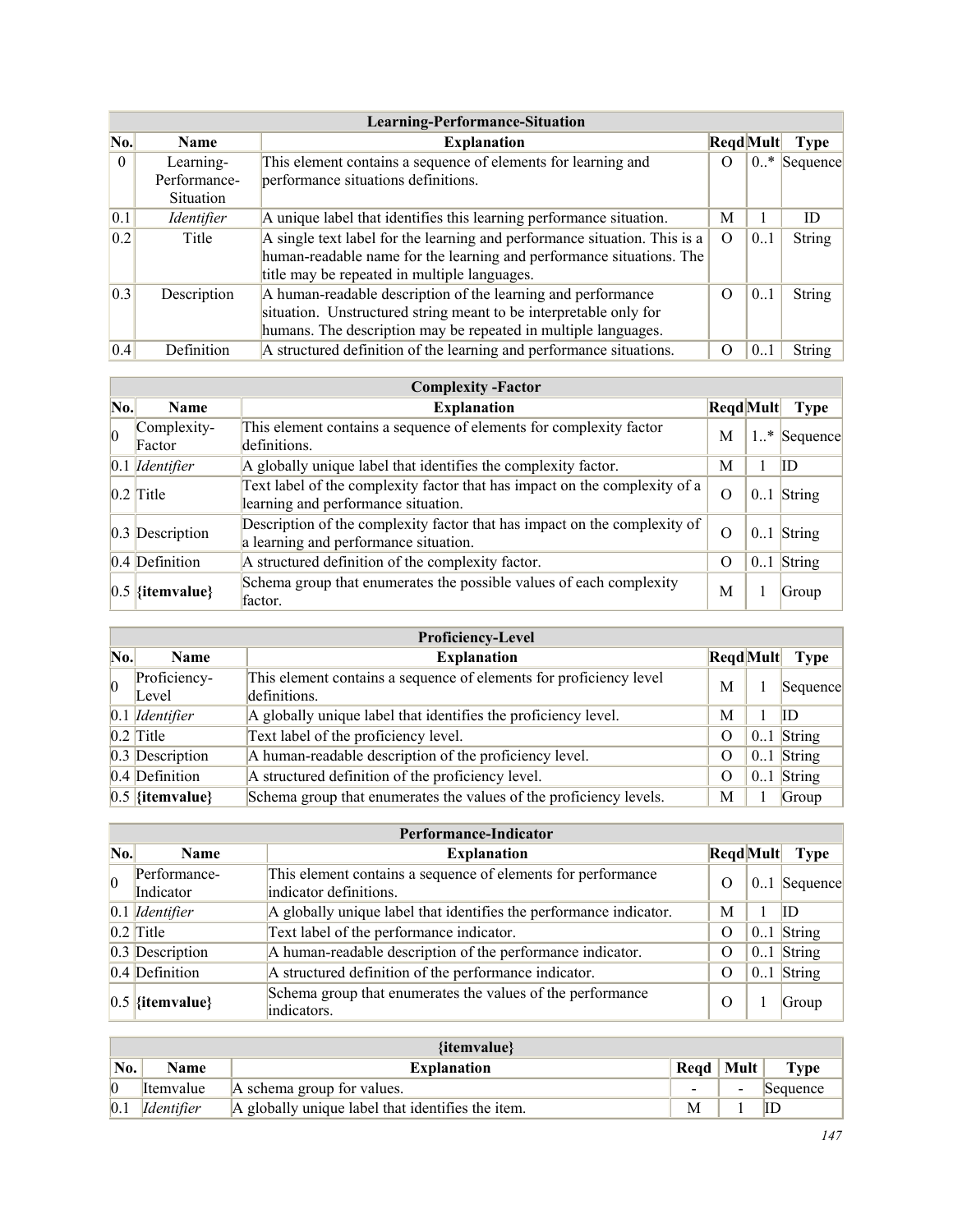| 0.2 | Title         | Text label of the item.                                                       | $\theta$ | 0.1 | String |
|-----|---------------|-------------------------------------------------------------------------------|----------|-----|--------|
| 0.3 | <b>Values</b> | List of values (separated by commas) that can be used.                        | М        | 0.1 | String |
| 0.4 | Datatype      | The data type of the item.<br>Possible values: string, boolean, integer, real | M        |     | Token  |
| 0.5 | Scale-type    | Type of the scale used.<br>Possible values: ordered, ratio                    | $\Omega$ |     | Token  |
| 0.6 | Min-value     | Minimum possible value.                                                       | O        |     | String |
| 0.7 | Max-value     | Maximum possible value.                                                       | O        |     | String |

### **An example of a CDP selection problem**

To illustrate the claims above, in this paragraph an example of a CDP selection problem is presented. The example is based on the competence requirements for teachers, defined by the Association for the Professional Quality of Teachers, SBL (SBL, 2004). Imagine that a young teacher wants to acquire the *competence for collaboration with the working environment* of a teacher in pre-higher education. There are many CDPs around in several educational institutes for attaining this competence goal. The young teacher decides to consult a PRS. Besides using personal preferences within PRS, additional input for the PRS is the already acquired competence profile, consisting of relevant certificates as well as experiences in relevant job situations, and the desired competence profile. The experiences in relevant job situations may very well be matched with LP-situations with several values of corresponding complexity factors. Which of the LP-situations is the young teacher familiar with? In which of the LPsituations, including values of corresponding complexity factors, was the young teacher successful? Similarly, the young teacher can identify in which of the LP-situations, including values of corresponding complexity factors, wants the young teacher to be successful. It is probably exceptional when the young teacher knows exactly what his desired competence profile is, but also incomplete information about the desired competence profile can put the PRS to work. It is possible when the PRS provides recommendations, the desired competence profile may become clearer to the young teacher. In our example, the young teacher wants to perform adequately in the LP-situation *planned meetings with parents* of students with social problems.

After the young teacher's input of information concerning acquired and desired competence profile, as well as personal preferences, the PRS will search for CDPs that match personal needs, preferences, and competence profiles. Subsequently, the PRS recommends and provides access to possible cases, that is, possible learning activities in instantiated LP-situations with determined values of complexity factors, available at different educational institutes. In order to do so, a competence description is needed in which LP-situations, with corresponding complexity factors, are identified. In Table 3, an overview of a possible competence description of this example is presented, including proficiency levels, performance situation, complexity factors and values. In this example, the possible itemvalues of the complexity factor "social problems of the student" are 0 (student has no social problems) and 1 (student has social problems). The combination of itemvalues of the relevant complexity factors determines the difficulty of LPsituations. In our example, there are four relevant complexity factors (i.e., the possibility of learning problems of the student, the possibility of social problems of the students, the social skills of the parents, and whether the student joins the meeting between teacher and parents). The second complexity factor is described in Table 3. Furthermore, the combination of itemvalues of the four relevant complexity factors requires a mapping towards the allowed proficiency levels. For instance, when a learner cannot perform adequately in a LP-situation in which the values of the four relevant complexity factors are 0, the corresponding proficiency level may become 1 (novice). When a learner performs adequately in a LP-situation in which the values of the four relevant complexity factors are 0, but not adequately in a LP-situation in which at least one of the values of the complexity factors is 1, the corresponding value of the proficiency level may become 2 (advanced beginner), as is illustrated in the example. Similarly, when the learner performs adequately in a LP-situation in which the values of the four relevant complexity factors are 1, the proficiency level may become 5 (expert). More intermediate levels can be determined accordingly. The higher the number of complexity factors or the higher the number of levels of a complexity factor, the more proficiency levels are possible and the more important it is to have a good mapping between values of complexity factors and proficiency levels. For instance, suppose that in a LP-situation complexity factor A has possible values (a1, a2), complexity factor B has values  $(b1, b2)$  and complexity factor C has values  $(c1, c2)$ . All possible combinations  $(a1, b2)$ b1, c1), (a1, b1, c2), (a1, b2, c1), (a1, b2, c2), (a2, b1, c1), (a2, b2, c1), (a2, b1, c2) (a2, b2, c2) at the one side and proficiency levels at the other should be mapped. When there are less than nine proficiency levels allowed (and we believe that nine proficiency levels are too many), it should be made clear how these nine combinations are mapped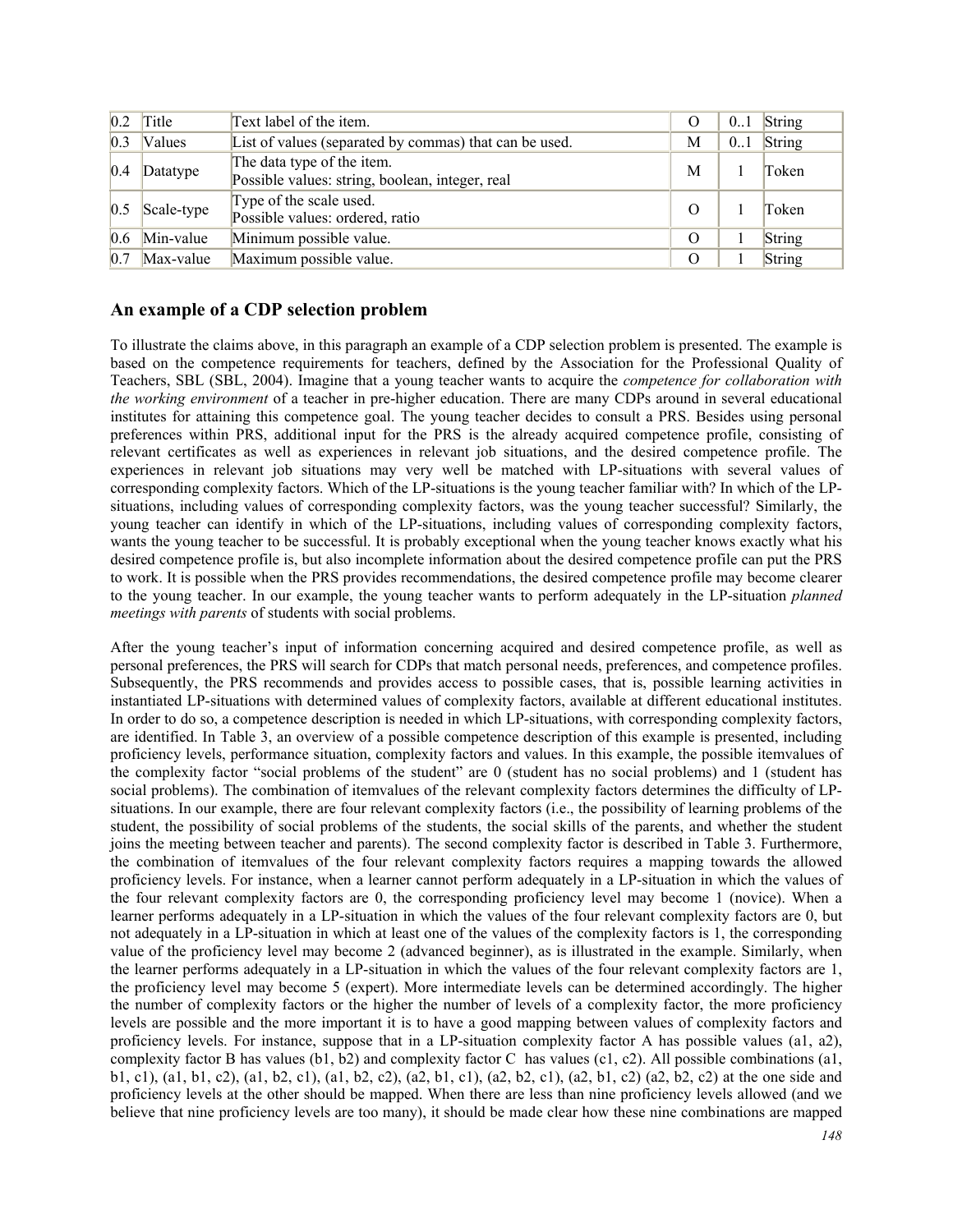towards a limited set of proficiency levels (four in our example). Thus, the determination of a limited set of proficiency levels should be based on an explicit rule or description.

In Table 3, one LP-situation is described in terms of complexity factors and performance indicators. The example aims at illustrating our claims and is thus not a complete description of this competence. That means that other LPsituations as well as complexity factors can be added to the example. One competence can refer to many LPsituations, and many complexity factors may determine a LP-situation. Therefore, it is important to reduce the number of LP-situations and the number of complexity factors.

The identifiers and itemvalues of proficiency levels and the complexity factors corresponding to a LP-situation, can be input for PRSs. When the young teacher in our example wants to find cases at proficiency level 2 (advanced beginner) to develop the competence for collaboration with the working environment of a teacher in pre-higher education, the PRS system selects cases (instantiations of LP-situations) corresponding to proficiency level 2, that is, it selects instantiations of LP-situations of which, for instance, only one complexity factor has the value 1 and three have the value 0. The young teacher can be considered to be at proficiency level 2 when adequate performance is shown in cases corresponding to LP-situations of proficiency level 2.

This example illustrated the first, second and fourth advantage of matching LP-situation to a competence description. In order for the PRS to select appropriate CDPs based on LP-situations and complexity factors, learning activities (cases)and CDPs should be designed based on a variation of these LP-situations. These LP-situations and complexity factors are helpful for the purposes of competence descriptions that we described above.

|                 | <b>Name</b>             | <b>Explanation</b>                                                                                                                                                                                                                                                                                                                                                                                                                                                |
|-----------------|-------------------------|-------------------------------------------------------------------------------------------------------------------------------------------------------------------------------------------------------------------------------------------------------------------------------------------------------------------------------------------------------------------------------------------------------------------------------------------------------------------|
| $\vert 0 \vert$ | CompetenceDescription   |                                                                                                                                                                                                                                                                                                                                                                                                                                                                   |
|                 | $0.1$ <i>Identifier</i> |                                                                                                                                                                                                                                                                                                                                                                                                                                                                   |
|                 | $0.2$ Title             | Competence for collaboration with the working environment                                                                                                                                                                                                                                                                                                                                                                                                         |
|                 | $0.3$ Description       | The teacher in pre-higher education must keep in touch with the students' parents or<br>guardians, and with colleagues of educational and youth welfare institutions his/her<br>school collaborates with. He/she must make sure that his/her professional actions are in<br>line with those of others outside the school. Furthermore, he/she must contribute to a<br>good development of collaboration between his/her school and the institutions<br>concerned. |
|                 | $[0.4]$ Definition      | The teacher in pre-higher education must keep in touch with the students' parents or<br>guardians, and with colleagues of educational and youth welfare institutions his/her<br>school collaborates with.                                                                                                                                                                                                                                                         |

| 0.5 | Learning-<br>Performance-Situation |                                                                                                                                                                                                                                                                                                               |
|-----|------------------------------------|---------------------------------------------------------------------------------------------------------------------------------------------------------------------------------------------------------------------------------------------------------------------------------------------------------------|
|     | $0.5.1$ Title                      | Planned meeting with parents or guardians                                                                                                                                                                                                                                                                     |
|     | $0.5.2$ Description                | In a planned meeting, a teacher meets with student's parents or guardians to discuss<br>cognitive, social, and/or affective progress of the student. The teacher gives parents and<br>other parties involved professional information about the students, and uses information<br>the teacher gets from them. |
|     | $[0.5.3]$ Definition               | In a planned meeting, a teacher meets with student's parents or guardians to discuss<br>cognitive, social, and/or affective progress of the student.                                                                                                                                                          |

| 0.6           | Complexity-Factor         |                                                                         |
|---------------|---------------------------|-------------------------------------------------------------------------|
|               | $0.6.1$ <i>Identifier</i> |                                                                         |
| $0.6.2$ Title |                           | Social problems of student                                              |
|               | $0.6.3$ Description       | The student has social problems, such as aggressive behavior in school, |
|               | $0.6.4$ Definition        | The student has social problems.                                        |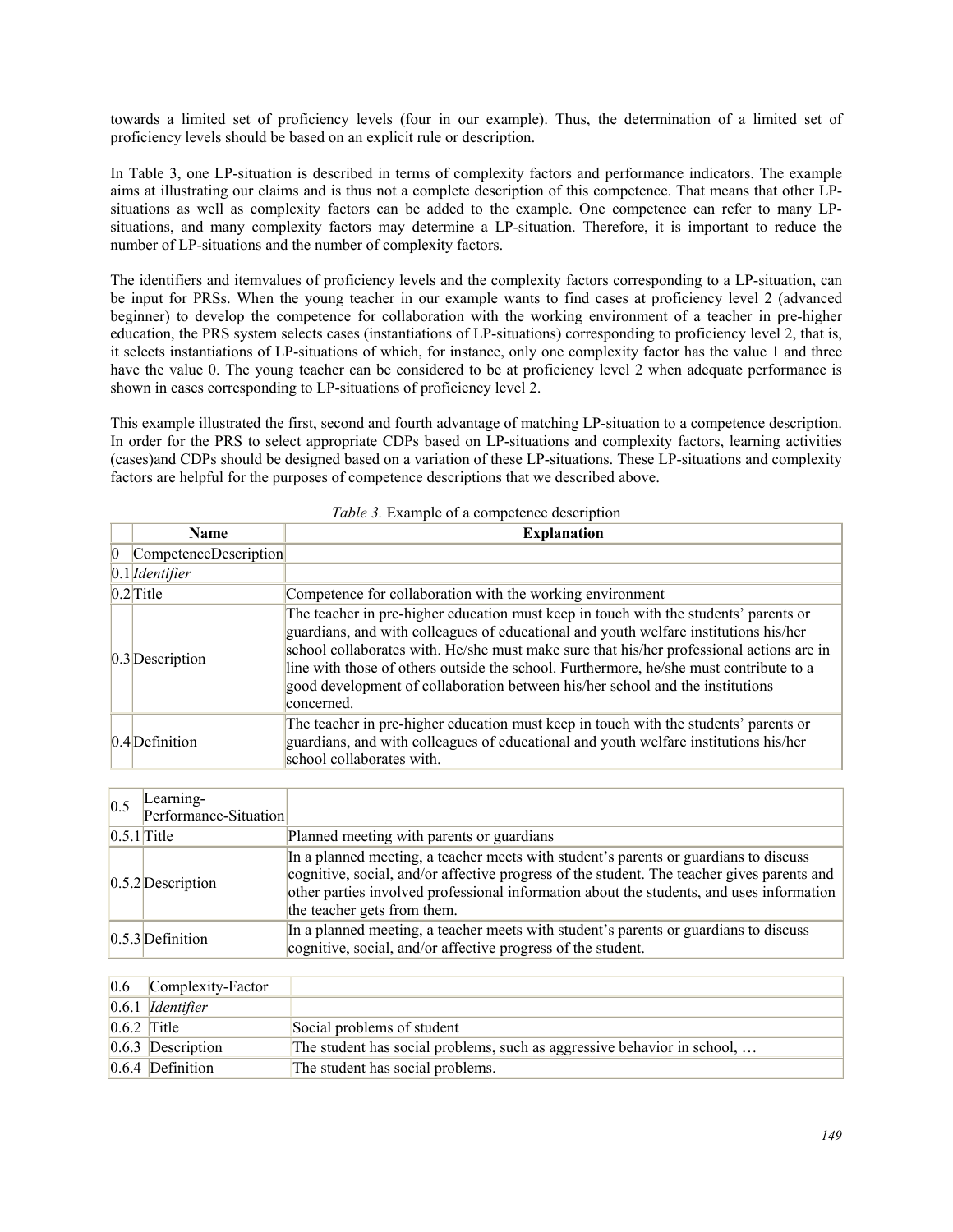| 0.7           | Proficiency-Level         |                                                                                                                                                               |
|---------------|---------------------------|---------------------------------------------------------------------------------------------------------------------------------------------------------------|
|               | $0.7.1$ <i>Identifier</i> |                                                                                                                                                               |
|               | $[0.7.2]$ Title           | Advanced beginner                                                                                                                                             |
|               | $[0.7.3]$ Description     | Performs adequately in for this competence relevant learning and performance situations in<br>which all four complexity factors have the least complex value. |
|               | $[0.7.4]$ Definition      | Performs adequately in for this competence relevant learning and performance situations in<br>which all four complexity factors have the least complex value. |
| 0.8           | Performance-<br>Indicator |                                                                                                                                                               |
| $0.8.1$ Title |                           | Explicit goals of meeting                                                                                                                                     |
|               | $0.8.2$ Description       | The teacher explicits the goal of the meeting by giving relevant information concerning<br>characteristics of the student                                     |
|               | $0.8.3$ Definition        | The teacher explicits the goal of the meeting                                                                                                                 |

# **Discussion and conclusion**

In this article, it was argued that a clear-cut description of the concept of 'competence' to characterize CDPs, individuals' acquired and target competence profile, is needed for system-based personal recommendations for selecting appropriate CDPs. We proposed to extend current initiatives on standardization of modelling competencies with the concept of 'LP-situation' and claimed that this extension has added value for personal recommendations for adequate CDP selection, for determining proficiency levels of competences, for the design of learning tasks, and for accreditation of prior knowledge. With an adequate CDP, at the right proficiency level, that is, consisting of LPsituations with values for complexity factors that match learners' prior knowledge and desires, learners can acquire competences in a more efficient, less frustrating way. Therefore, competence descriptions, CDPs, LP-situations with values for complexity factors and proficiency levels for competences should be clearly defined. Moreover, an educational technological system such as a PRS should be able to deal with the extensive information concerned with competence descriptions, CDPs, and LP-situations.

This leads to the question how and by whom the LP-situations should be designed. We suggest that professionals and educational institutes should collaboratively describe LP-situations for their domain in a systematic way, including complexity factors and their possible values, and, for each competence agree on the mapping towards proficiency levels. In the Netherlands, the Association for the Professional Quality of Teachers (SBL, 2004) succeeded in agreeing on the competence requirements for teachers. The next step is to agree on a systematic description of LPsituations. Further research is needed to examine whether professions are willing and able to add LP-situations and corresponding complexity factors to job descriptions and competence requirements. Moreover, research is needed to determine methods and procedures for communities of practitioners to define characteristic LP-situation with corresponding complexity factors. Special tools, such as the web-based support for constructing competence maps of Stoof et al. (2007), could be designed or adjusted for explicit support concerning systematic description of LPsituations.

Not all competences are equally context-specific (Van Merriënboer et al., 2002). Some competences are applicable to many LP-situations of many domains (e.g., social competence) and others are limited to a specific domain or to a few characteristic LP-situations. Consequently, general competences can be linked to many LP-situations, and thus, learners almost have an unlimited choice of LP-situations that can be used to develop this general competence. On the other hand, many relevant but domain-independent LP-situations could make it more difficult to distinguish a limited number of proficiency levels. It is a challenge for educational designers to select the appropriate LPsituations in a particular domain. For practical reasons, the number of relevant complexity factors and their possible values should be limited; otherwise many proficiency levels could be distinguished. It is open to discussion how many complexity factors and how many values for each of them are relevant to distinguish. Suppose one already agreed to distinguish between, lets say, three proficiency levels, then one needs to specify how the complexity factors and their possible values will be mapped towards those three proficiency levels. If the acquired competence profile would equal level one and desired competence profile would equal level three, personal recommendations would firstly offer CDPs that aim at level two. Often, the model of Dreyfus (2000) is used, in which five proficiency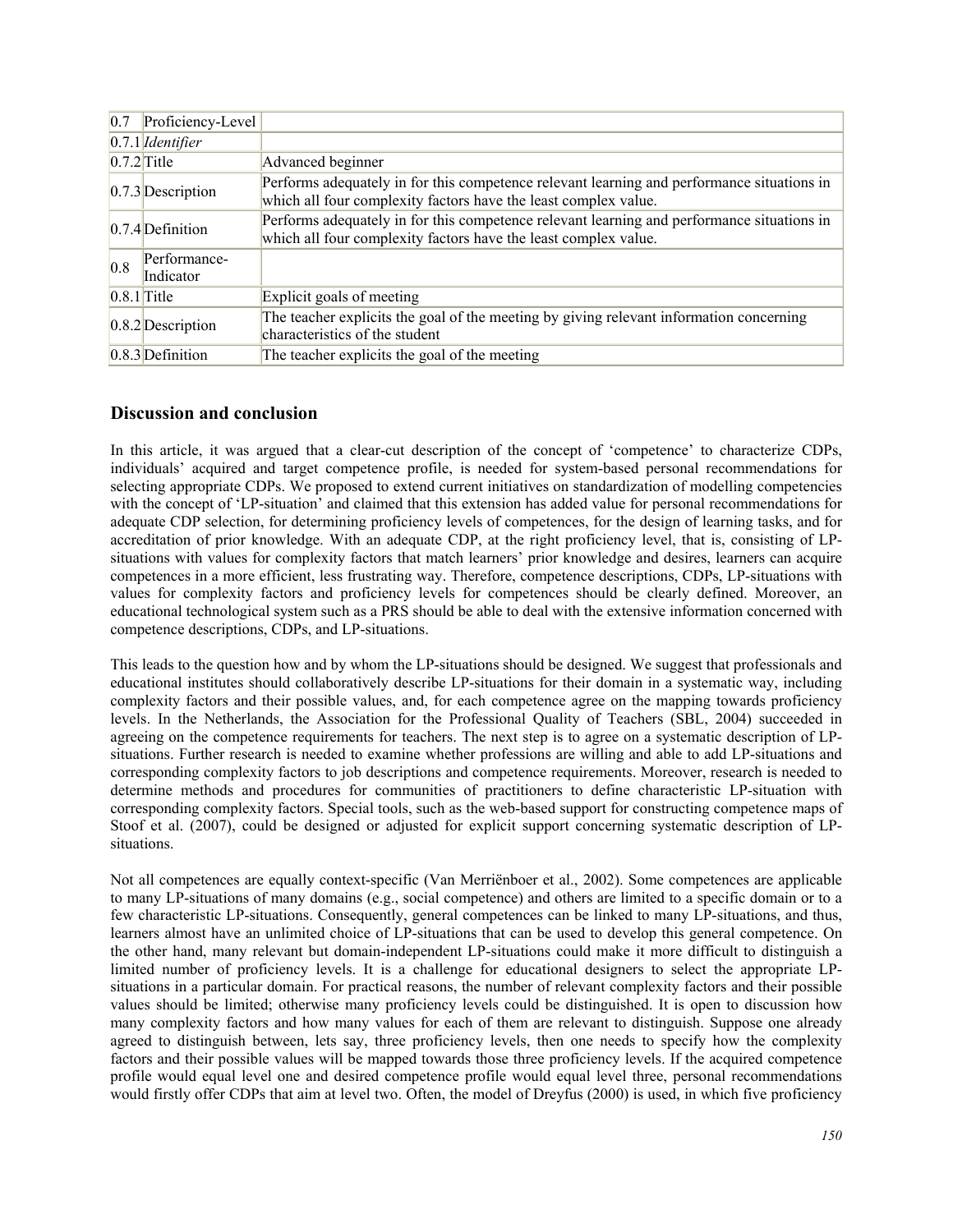levels are described. In our opinion, each of these levels should be described in terms of LP-situations, which makes the proficiency levels concrete and attainable.

After agreement about the LP-situations and the complexity factors in the community of practitioners, technology should come in to define the competences in terms of the current initiatives such as RDCEO, HR-XML, and IEEE RCD and link these definitions to modeled LP-situations. In fact, we propose to add extensions for LP-situations to these initiatives in a way similar as is suggested by Sampson, Karampiperis, and Fytros (2007). In this way, our approach towards competence description complies with existing initiatives for referencing and exchanging competences between learning systems, human resource systems, and competency or skill repositories (De Coi et al., 2006).

### **Acknowledgement**

The work on this paper has been sponsored by the TENCompetence Integrated Project that is funded by the European Commission's 6th Framework Programme, priority IST/Technology Enhanced Learning (IST-2004- 02787). (http://www.tencompetence.org)

# **References**

Cheetham, G., & Chivers, G. (2005). *Professions, competence, and informal learning,* Cheltenham, UK: Edward Elgar Publishing.

De Coi, J., Herder, E., Koesling, A., Lofi, C., Olmedilla, D., Papapetrou, O., & Siberski, W. (2006). A model for competence gap analysis, Retrieved May 30, 2008, from http://www.l3s.de/~lofi/publications/webist07 competences.pdf.

Drachsler, H., Hummel, H. G. K., & Koper, E. J. R., & (in press). Personal recommender systems for learners in lifelong learning: requirements, techniques and model. *International Journal of Learning Technology*.

Dreyfus, S. E. (2004). The five-stage model of adult skill acquisition. *Bulletin of Science, technology & Society, 24,*  177-181.

Eraut, M. (1994). *Developing Professional Knowledge and Competence,* London: RoutledgeFalmer.

Herder, E., Koesling, A., Olmedilla, D., Hummel, H., Schoonenboom, J., Moghnieh, A., & Vervenne, L. (2006). European Lifelong Competence Development: Requirements and Technologies for Its Realisation. *Paper presented at the International Workshop in Learning Networks for Lifelong Competence Development*, March 30-31, 2006, Sofia, Bulgaria.

HR-XML (2006). *HR-XML Competencies (Measurable Characteristics)*, retrieved May 30, 2008, from http://hr-xmlse.metamatrix.se/site/hrxmlse/extra/Competencies\_com\_060621.doc.

Hummel, H. G. K., Van den Berg, B., Berlanga, A. J., Drachsler, H., Janssen, J., Nadolski, R. J., & Koper, E. J. R. (2007). Combining Social- and Information-based Approaches for Personalised Recommendation on Sequencing Learning Activities *International Journal of Learning Technology, 3* (2), 152-168.

IEEE RCD (2006). *IEEE 1484.20.1/Draft 5 Standard for learning technology – Standard for reusable competency definitions*, retrieved May 30, 2008, from http://ieeexplore.ieee.org/xpl/freeabs\_all.jsp?tp= &arnumber=4197881&isnumber=4197880.

IMS RDCEO (2002). *IMS Reusable Definition of Competency or Educational Objective*, retrieved May 30, 2008, from http://www.imsglobal.org/competencies/index.html.

Koper, R. (2006). *The TENCompetence Domain Model,* retrieved May 30, 2008, from http://hdl.handle.net/1820/649.

Mulder, M., Wesselink, R., Biemans, H., Nieuwenhuis, L, & Poell, R. (2003). *Competentiegericht beroepsonderwijs: Gediplomeerd maar ook bekwaam?* [Competence-based professional education: Qualified but capable as well?], Houten, The Netherlands: Wolters-Noordhoff.